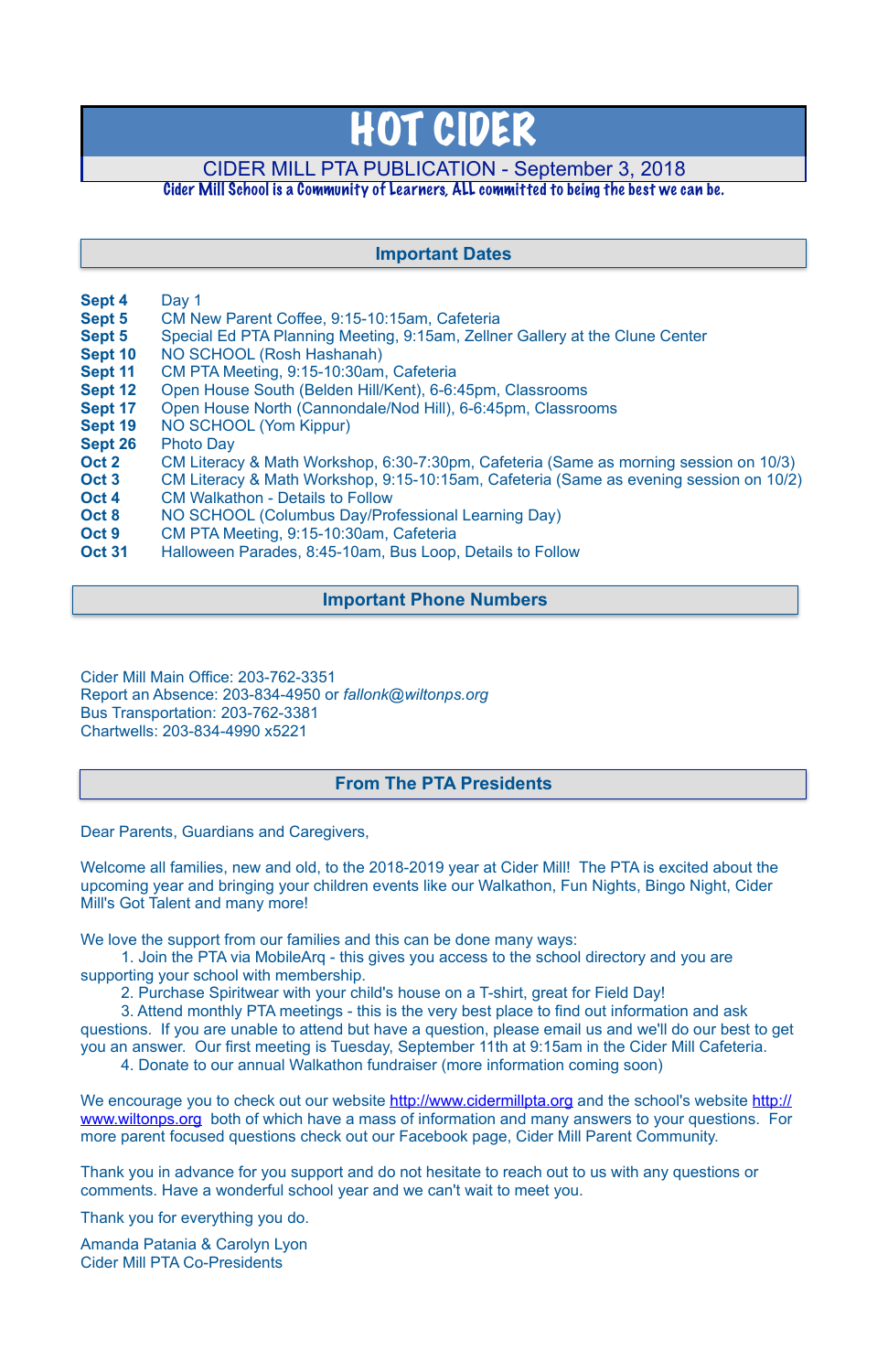## **Join the PTA ~ We Need Your Support!**

Parents please update your profiles to include email and cell phone numbers! One easy spot to register for all your kids' PTAs and make a donation at the same time! Questions? Email our Directory Chair Jennifer Wulff [jen@presto.org](mailto:jen@presto.org)

Join the PTA and gain access to our Mobile Directory! Get instant access when you join – no waiting, easy updates to address or phone number changes throughout the year! Join here, and use the code - 'wilton' [https://mobilearq.com/schooldirectory/school\\_directory\\_parent\\_register.html](https://mobilearq.com/schooldirectory/school_directory_parent_register.html)

(Please add [support@mobilearq.com](mailto:support@mobilearq.com) to your address book to ensure delivery of the confirmation email with

temporary auto-login link.)

### **PTA Committee Chairs Needed ~ We Need You!**

The PTA is still in need of chairs for the important Committees listed below.

Book Fair Chairs (desperately needed) - We currently have no Book Fair chairs for the Fall/Spring events. Do you like reading? Does your child like reading? Grab some friends and come help out so these events can run.

Nominating - Most of the work has been done for this school year. Easy position to complete from home.

Interested in volunteering for Cider Mill Library Learning Commons? Please email Jen Fila at [jennfila5@gmail.com](mailto:jennfila5@gmail.com) or Jackie Couch at [jackie.couch13@gmail.com](mailto:jackie.couch13@gmail.com) for more information.

3rd/4th/5th Grade Fun Nights -3rd and 4th grade fun nights are being changed this year so it's mainly co-ordinating some volunteers on the night. 5th Grade parents - your child has been looking forward to this for 2 years, we need a couple of you to help out to run this night!

3rd Grade Great Books - This is a lunchtime reading group, we need a 3rd Grade parent to help organize volunteers and take part in this program.

We are looking for parent volunteers to work in the Cider Mill School Store! The School Store is open during lunch on Mondays, Wednesdays, and Fridays. If you're interested in helping out, please email [CiderMillSchoolStore@gmail.com](mailto:CiderMillSchoolStore@gmail.com) to get onto our email volunteer list and to find out how to sign up for shifts throughout the school year!

Spirit Wear (also known as House shirts) will be sold at Open House nights on September 12th and September 17th. Starting September 18th, you can purchase Spirit Wear at any time throughout the year on the Cider Mill PTA site: [cidermillpta.org](http://cidermillpta.org)

Turnover Shop - They donate a huge amount of money to your school's PTA (last year \$45,000). The commitment is only 3 1/2 hours, once a month.

Art Department Representative - we need a second co-chair to help organize Pizza/Paint Night and help the Art Dept in general.

Please contact Amanda Patania, amanda patania@yahoo.com or Carolyn Lyon, [carolynlyon@optonline.net](mailto:carolynlyon@optonline.net) if interested in any of these positions.

### **Cider Mill Library Learning Commons Volunteers**

For returning volunteers: Please look for an email the first two weeks of the school year with information regarding training and schedule sign up.

For new volunteers: The Library Learning Commons is a school-year long commitment with weekly or bi-monthly shifts during school hours. Volunteers are necessary to keep the library running smoothly throughout the day, as we are responsible for checking out books, checking in books, shelving and other special projects throughout the year.

#### **Cider Mill School Store**

#### **Get Your CM Spiritwear**

Your order will be delivered to your student's class within two days.

# **School News**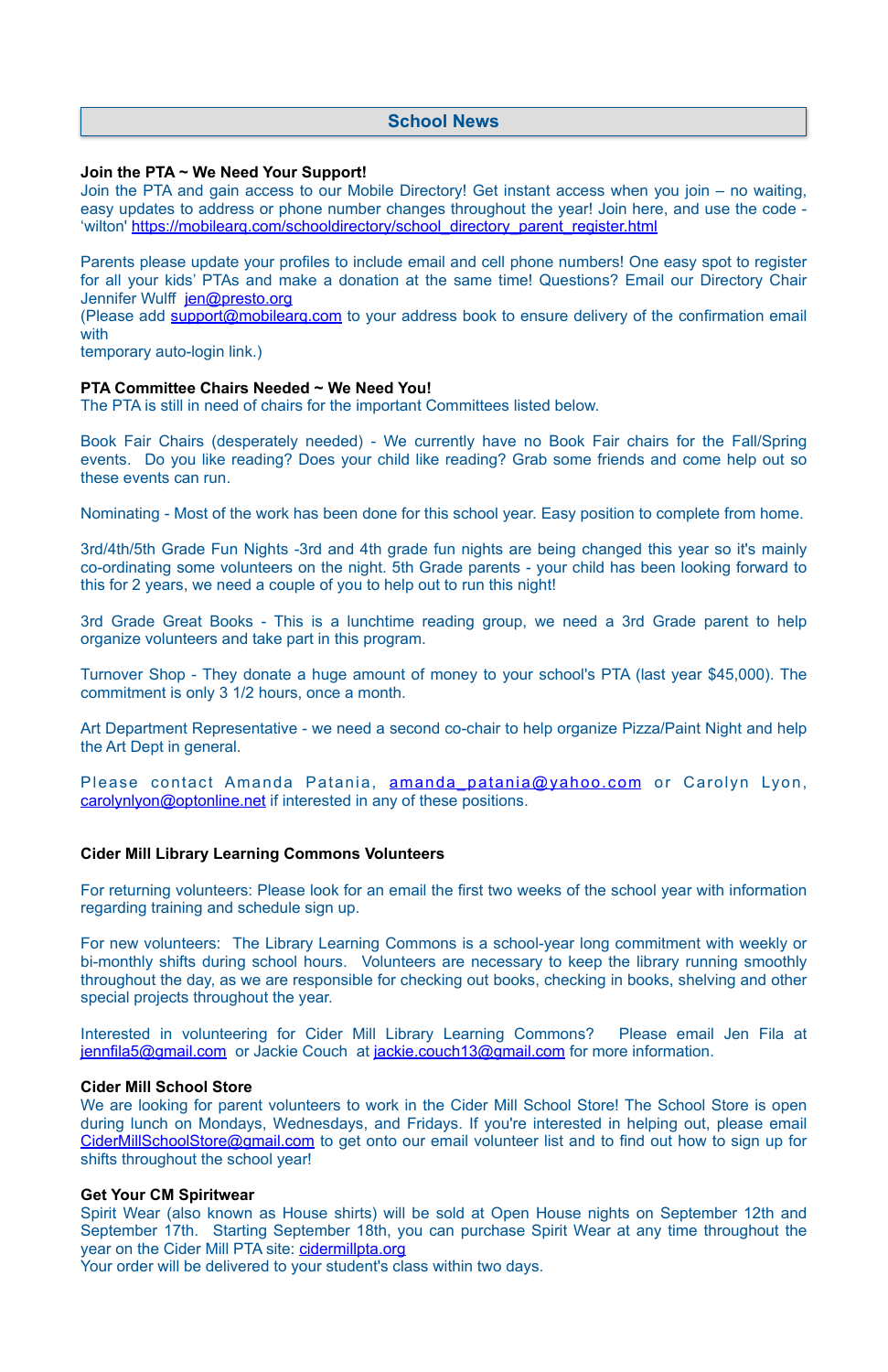## **Find Us on Facebook!**

The PTA has a group on Facebook called Cider Mill Parent Community. It is a place where the PTA can communicate to parents, and also where parents can communicate with one another. Please check it out by clicking here: [Cider Mill Parent Community](https://www.facebook.com/groups/1168962513117647/)

## **Stop and Shop Rewards Program**

Visit <http://www.stopandshop.com/aplus>and scroll down to the center of the page to select REGISTER YOUR CARD from the red box on the right marked FOR CUSTOMERS

CIDER MILL SCHOOL – (**ID#: 40341**) has the opportunity to participate and earn CASH from A+ School Rewards, a great fundraising program run through our local Stop & Shop!

## **To participate:**

### **To earn points:**

- Use your registered Stop & Shop Card each time you shop at Stop & Shop, and you will earn CASH for our school. You can track the number of points you are earning for our school by checking your grocery receipt.
- At the end of each month, your points are calculated and converted to CASH rewards for our school. These CASH rewards are updated monthly on the Giant A+ website beginning in November.
- After the last day of the 2018 program, these same conversions are performed and the final school account total is posted.
- Our school will receive one CASH awards check at the end of the program and can use this cash for any of our educational needs.

### **Zero Waste at Cider Mill ~ Parent Volunteers Needed and New Stations in Cafeteria**

There are two L&F locations in Cider Mill. One is at the doorway where you go to the playground, on the high school side (Cannondale). The other is by the front door on the far side of the bus loop (Kent). You or your child can check these locations for lost items. At the end of each season, the unclaimed items are donated to the Turnover Shop with proceeds going to the Cider Mill PTA. Contact Amanda Mitchell with questions, at [amandaNmitchell@gmail.com](mailto:amandaNmitchell@gmail.com).

The Zero Waste Committee has worked this summer to further reduce waste at school.

Collect box tops to help Cider Mill raise money! Be sure to collect your box tops and submit them to your class teacher. Visit <http://www.boxtops4education.com/> to learn more about the program. Contact Box Top Chair, Heather Mroz at [heathermm@optonline.net](mailto:heathermm@optonline.net) if you have any questions.

All schools now have the following stations in their cafeterias: 1) Liquid Dumping Stations; 2) Food Donations (sealed containers and some fruit); 3) Recycling; 4) Compost; and 5) Waste. In addition to teaching kids how to separate their trash at school and at home (here are some tips on how to pack a [Waste-Free Lunch\)](https://www.epa.gov/sites/production/files/2015-09/documents/wastefreelunch_poster_508.pdf), we'll encourage students to adopt eco-friendly habits including:

**YES**: Use reusable containers, bags, silverware, and ice packs; Bulk snacks to sort into reusable containers; Pack realistic portions; Take home any uneaten food (or donate or compost!)

**NO**: Avoid disposable paper or plastic bags; Individually-packaged snacks; Non-reusable food wrap; Disposable ice packs, utensils, or drink containers (juice boxes or pouches); Plastic straws.

**Parent Volunteers Needed!!!** We're looking for some volunteers to help out in the cafeteria during the first few weeks of school as our new students learn all about composting and recycling. Please sign up here: **[Volunteer Signups](https://signup.com/login/entry/297003401915930014)** 

For more information or to help out, contact the Cider Mill Zero Waste Committee: Elizabeth McKay [ewmckay@gmail.com](mailto:ewmckay@gmail.com) Nicole Northway - [nicole.northway3@gmail.com](mailto:nicole.northway3@gmail.com) Laura Rowley [rowleylg@gmail.com](mailto:rowleylg@gmail.com)

### **Lost and Found ~ Bus Depot**

Please visit <http://wiltonslostproperty.blogspot.com/>to view lost property found on the school buses.

### **Lost and Found ~ Cider Mill**

#### **Box Tops**

### **PTA School Supply Sales**

Once again the Cider Mill PTA ran a successful School Supply Kit campaign! Over 550 kits were ordered and delivered to classrooms! We were also able to fulfill our mission to help those in need locally by donating kits to all students in the program. A huge thank you to Amanda Patania, Beth Anne McMahon,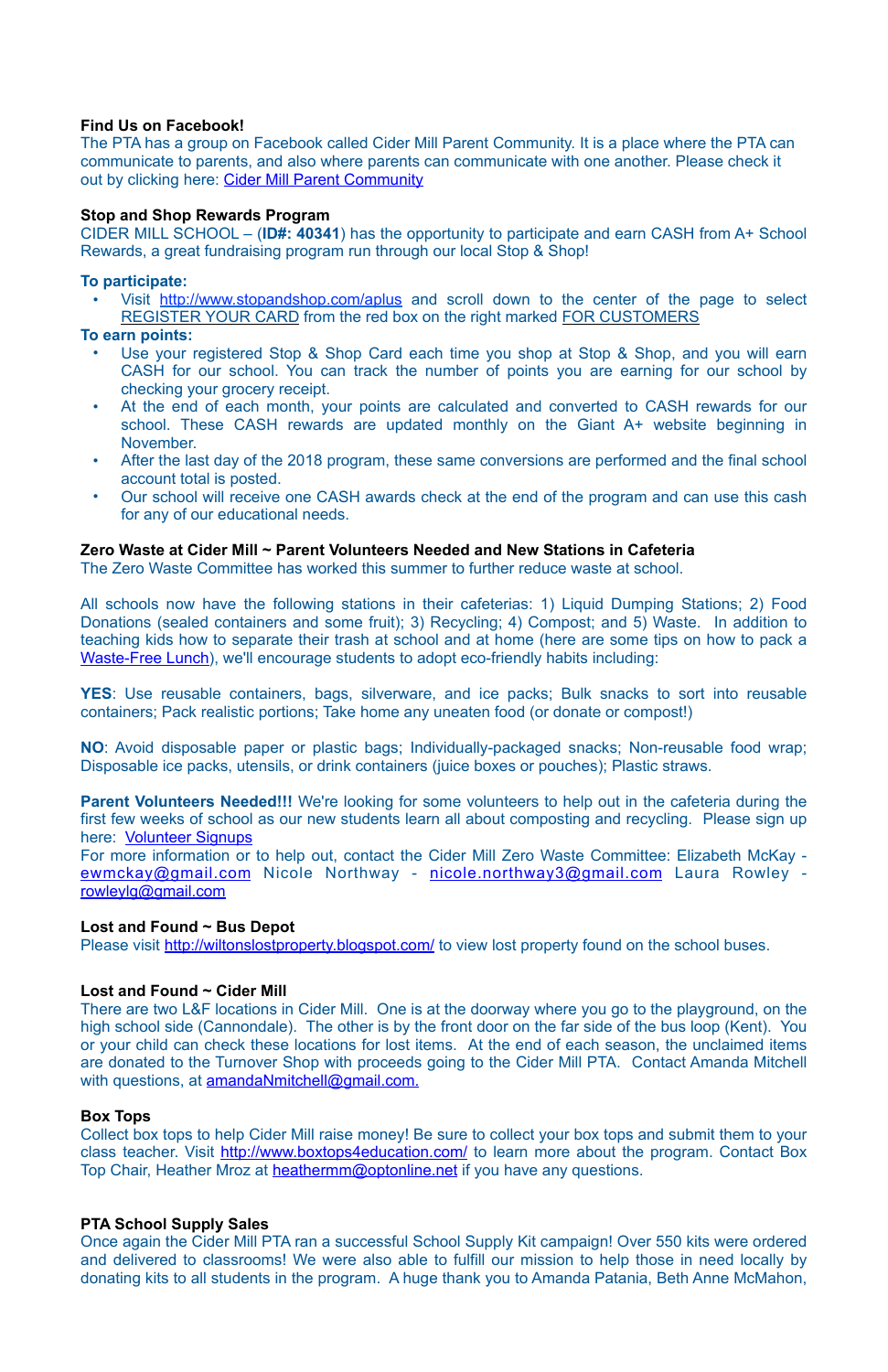Nicole Northway, Amanda Van Heyst, Jodie Francis, Michelle Krupa, Jackie Couch and all of their kids for tackling the task of sorting and distributing all kits!

#### **Parent Advisory Board will soon be a Special Education PTA**

Wilton Youth Council promotes and protects the social, emotional and mental well-being of Wilton's students by educating and empowering youth, parents and the community. Find us on FB or visit [wiltonyouth.org](http://www.wiltonyouth.org/) for more information and to sign up for our monthly newsletter.

Ou first meeting will be held on Wednesday September 5th beginning at 9:15 in the Zellner Gallery at the Clune Center. Please join us to work with our schools, staff, families, PTAs and administration to help grow and support our Special Education resources and programming!

#### **Wilton Youth Council**

# **Wilton Youth Council Parent Education 2018-2019**  *Save these dates!*

**Ross Greene, PhD** helps parents and educators learn to identify and solve the problems that cause difficult behaviors. This presentation follows Dr. Greene's keynote addresses to all Wilton Public School faculty during their professional development day.

#### **College Frenzy: How to Manage Yourself and Your Family Through the Process**

**October 2, 2018: 7:00 pm, Wilton High School Clune Center** 

Parent Coach and Clinical Psychologist *Susan Bauerfeld, PhD* and College Consultant *Victoria Hirsch* offer tips, strategies and suggestions for viewing the college process as a natural next step and for managing the process to foster connection and resilience.

#### **Children Do Well When They Can: Identifying & Solving Problems That Cause Challenging Behaviors October 8, 2018: 5:00 pm, Wilton High School Clune Center**

**Teenagers - Sexting and Pornography: What Parents Need to Know**

**November 1, 2018: 10:30 am, Weston Library & 7:00 pm, Wilton Library** *Sharon Lamb, EdD, PhD, ABPP* takes a look at the why and how of youth sexting and pornography and how parents may guide our children to healthy and developmentally appropriate activity.

**Medication, not Magic: Making Wise Choices about Pharmacological Interventions**

**November 8, 2018: 10:00 am, Wilton Library**  Child psychiatrist *Kevin T. Kalikow, MD* discusses the complexities of pharmacological treatments for ADHD and co-existing conditions.

#### **Race to Nowhere: The Dark Side of America's Achievement Culture**

**November 12, 2018: 10:00 am & 7:00 pm, Middlebrook Middle School Auditorium**  *Race to Nowhere* is a call to families, educators, experts and policy makers to examine current assumptions on how to best prepare the youth of America for the 21st century.

#### **Mindful Parenting: How to Make It Out in One Piece**

**January 15, 2019: 10:00 am, Wilton Library & 7:00 pm, Weston Library** *Tracey Masella, LCSW* provides useful information on establishing a family frame, setting reasonable and attainable expectations and goals for your children, managing anxiety, and finding a supportive group of fellow parents in your community.

#### **Beyond Measure**

**February 4, 2019: 10:00 am & 7:00 pm, Middlebrook Middle School Auditorium** *Beyond Measure* offers a positive picture of what's possible in American education when communities decide they are ready for change.

#### **Community Conversation**

**February 25, 2019: 7:00 pm, Location TBA**  Join us for this follow-up to *Race to Nowhere* and *Beyond Measure* and share your ideas and concerns.

**The Physiology of Addiction: Effects of Drug-Taking Behavior on the Brain March 7, 2019: 7:00 pm, Wilton Library Ruth Potee, MD** provides an overview of how substances and addictive behaviors impact the brain and how the brain is injured by prolonged exposure to these substances and behaviors.

#### **The Pressure to be Perfect and Its Unintended Consequences**

**March 20, 2019: 10:00 am, Wilton Library & 7:00 pm, Weston Library** *Alicia Farrell, PhD* addresses what we can do when performance is valued over character, leaving our children feeling inadequate, anxious, overwhelmed, stressed, scared and tired.

**Co-sponsors include: Wilton Youth Services, Wilton Public Schools, Wilton Library, Silver Hill Hospital Wilton's Domestic Violence Task Force, SPED\*NET Wilton, Weston Youth Services, Weston Library**

#### **Wilton's Big Block Party Weekend**

Wilton Youth Council (WYC) was thrilled with residents' response to the first Big Block Party Weekend. In a continued effort to strengthen neighborhood connections and create opportunity for face-to-face conversation, Wilton Youth Council's Free Play Matters Task Force is encouraging participation in the next Wilton's Big Block Party Weekend. With a theme, "Building community one block at a time," the second town-wide weekend is scheduled for Sept. 15-16, with each road or neighborhood choosing their

## **Community News**